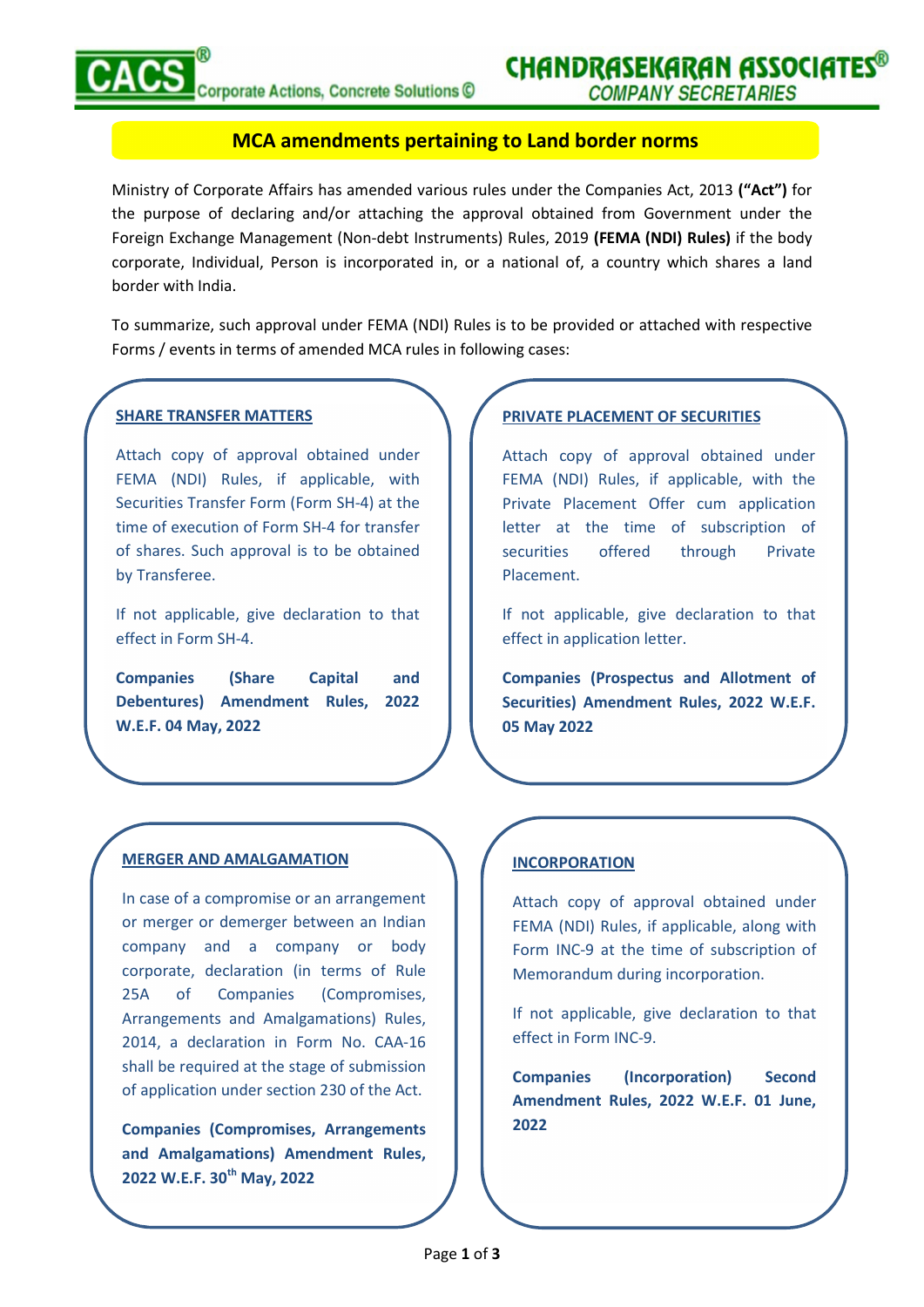# Corporate Actions, Concrete Solutions C

In addition to above amendments, MCA has also mandated to obtain the security clearance from Ministry of Home Affairs by a person before applying for Director Identification Number (DIN) or seeking appointment as Director in any Company, if such person is national of a country which shares land border with India.

Therefore, with effect from 01 June, 2022, obtaining of security clearance from Ministry of Home Affairs is necessary in the following events:

## APPOINTMENT OF DIRECTOR

J

In case a person seeking appointment as Director in a Company (either in existing Company or at time of incorporation) and such person is national of a country which shares land border with India, then such person has to obtain security clearance form Ministry of Home Affairs and attach the same with the consent in Form DIR-2.

If not applicable, then given declaration to that effect in Form DIR-2.

Companies (Appointment and Qualification of Directors) Amendment Rules, 2022 W.E.F. 01 June, 2022

Companies (Incorporation) Second Amendment Rules, 2022 W.E.F. 01 June, 2022

## OBTAINING DIN

In case a person applying for Director Identification Number (DIN) and such person is national of a country which shares land border with India, then such person has to obtain security clearance form Ministry of Home Affairs and attach the same with the Form DIR-3 i.e. application for DIN.

If not applicable, then given declaration to that effect in Form DIR-3.

(Appointment and Qualification of Directors) Amendment Rules, 2022 W.E.F. 01 June, 2022

## Relevant links of amended rules are as under:

Companies (Share Capital and Debentures) Amendment Rules, 2022: https://www.mca.gov.in/bin/ebook/dms/getdocument?doc=Nzg2MjcwNzE=&docCategory=Notifications&t ype=open

Companies (Prospectus and Allotment of Securities) Amendment Rules, 2022: https://www.mca.gov.in/bin/ebook/dms/getdocument?doc=Nzg2MjU1Nzg=&docCategory=Notifications&t ype=open

Companies (Compromises, Arrangements and Amalgamations) Amendment Rules, 2022: https://www.mca.gov.in/bin/ebook/dms/getdocument?doc=MTEwNjc1OTYz&docCategory=Notifications&t ype=open

Companies (Incorporation) Second Amendment Rules, 2022: https://www.mca.gov.in/bin/ebook/dms/getdocument?doc=OTk2MzQ2NzU=&docCategory=Notifications& type=open

Companies (Appointment and Qualification of Directors) Amendment Rules, 2022: https://www.mca.gov.in/bin/dms/getdocument?mds=1QPa%252Fckqk4ob6rHXFQrVew%253D%253D&type =open